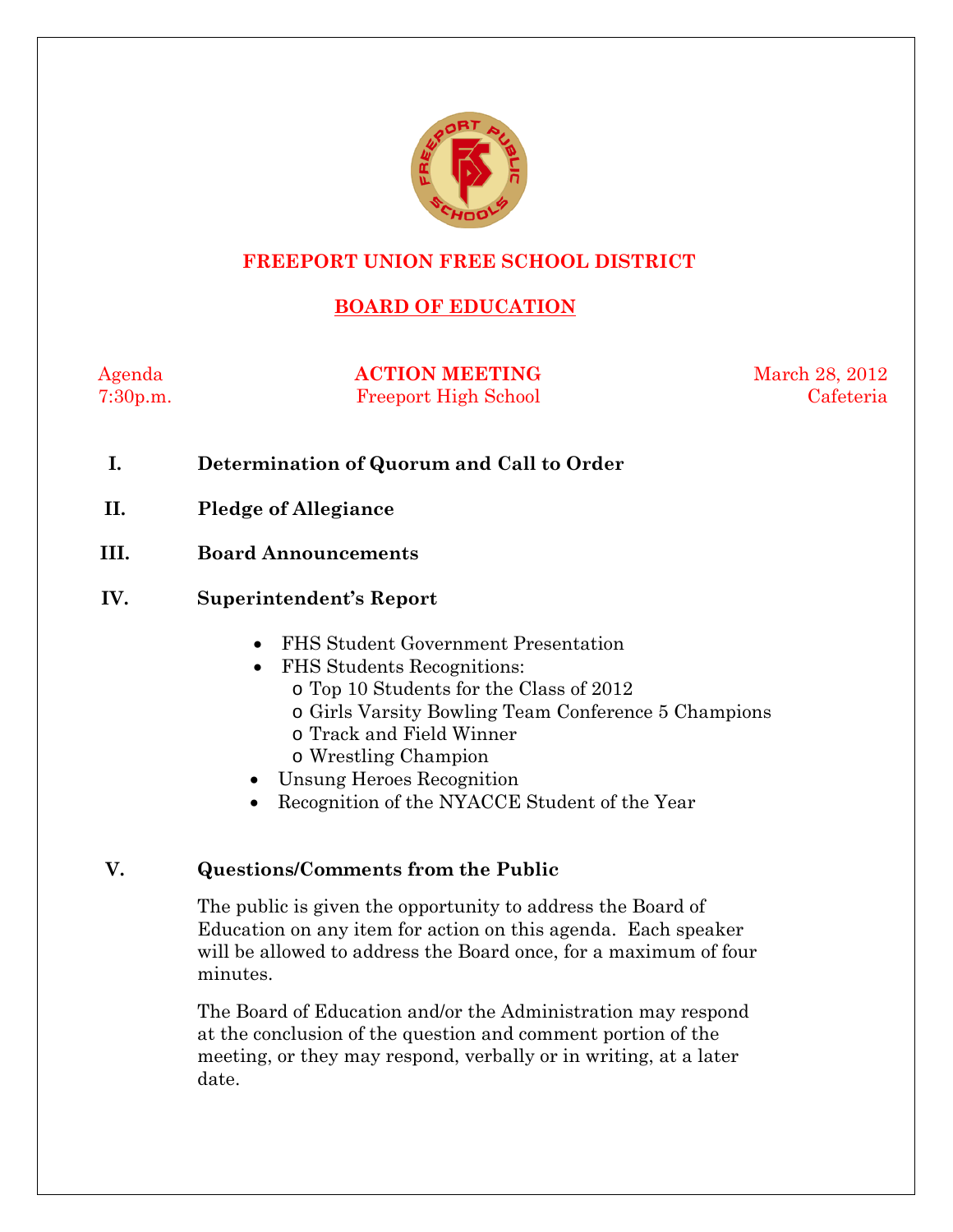### **VI. Items for Action**

Consent Agenda

 **AA. Consent - Approve** 

#### **Consent Agenda Items:**

 *Acceptance of the Minutes*  $\mathbf{A}$ **BE IT RESOLVED that the Board of Education of the Freeport Union Free School District hereby approves the following items; A; B 1, 2, 3, 4, 5, 6; C 1.** 

#### **Consent Approve**

|      | A.        | Acceptance of the Minutes of the Board of Education                                              | TAB <sub>1</sub> |  |
|------|-----------|--------------------------------------------------------------------------------------------------|------------------|--|
|      | <b>B.</b> | <b>Personnel Actions</b>                                                                         |                  |  |
|      |           | 1. Leave of Absence                                                                              | TAB <sub>2</sub> |  |
|      |           | 2. Resignation                                                                                   | TAB <sub>3</sub> |  |
|      |           | 3. Appointment of Instructional Staff-Temporary                                                  | TAB <sub>4</sub> |  |
|      |           | 4. Appointment of Non-Instructional Staff                                                        | TAB <sub>5</sub> |  |
|      |           | 5. Appointment of Permanent Substitute(s)                                                        | TAB <sub>6</sub> |  |
|      |           | 6. Appointment of Spring Coaching Staff                                                          | TAB <sub>7</sub> |  |
|      | С.        | <b>Education</b>                                                                                 |                  |  |
|      |           | 1. Acceptance of the Minutes from the Committees on<br>Special Education and Preschool Education | TAB <sub>8</sub> |  |
| VII. |           | <b>Other Items for Action</b><br>Personnel                                                       |                  |  |
|      | A.        | 1. Retirement of Staff                                                                           | TAB <sub>9</sub> |  |
| VIII | A.        | <b>Education</b>                                                                                 |                  |  |
|      |           | 1. Approval for Student Travel to SUNY Maritime<br>College                                       | <b>TAB 10</b>    |  |
|      |           | 2. Approval for Student Travel to Philadelphia, PA                                               | <b>TAB 11</b>    |  |
| IX.  | A.        | Finance                                                                                          |                  |  |
|      |           | Budget Transfer – General Fund – March 2012<br>1.                                                | <b>TAB 12</b>    |  |
|      |           | 2. Acceptance of a Scholarship                                                                   | <b>TAB 13</b>    |  |
|      |           |                                                                                                  |                  |  |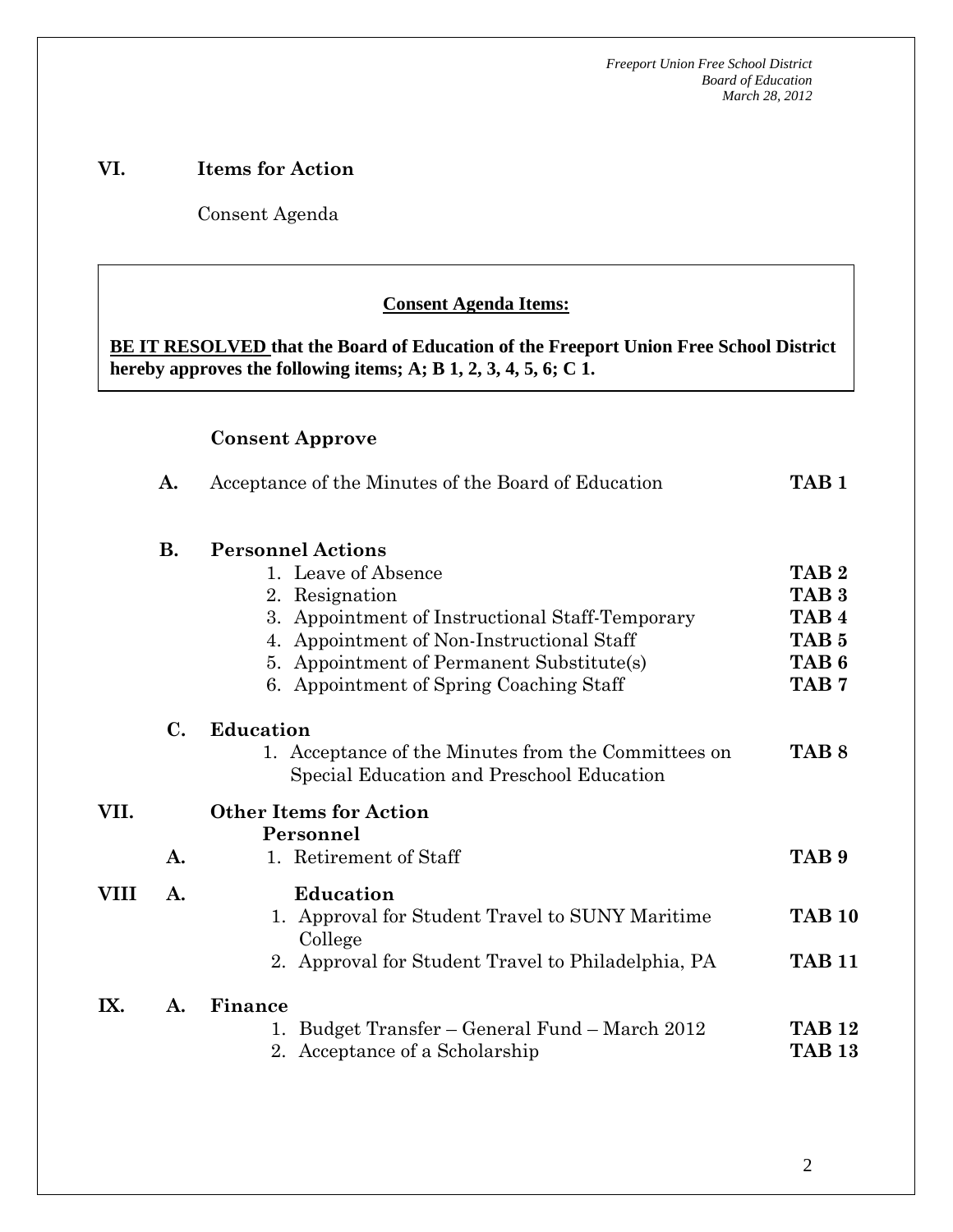| X.                                     | A. | <b>Other Reports to the Board</b><br>1. Treasurer's Report<br>2. High School Funds Report                                                                                                                                                                                                                                                                                                    | <b>TAB 14</b> |  |  |  |
|----------------------------------------|----|----------------------------------------------------------------------------------------------------------------------------------------------------------------------------------------------------------------------------------------------------------------------------------------------------------------------------------------------------------------------------------------------|---------------|--|--|--|
| XI.                                    |    | <b>Questions/Comments from the Public on Other Topics</b>                                                                                                                                                                                                                                                                                                                                    |               |  |  |  |
|                                        |    | At this time, the public is given the opportunity to address the<br>Board of Education on any topic. Each speaker will be allowed<br>to address the Board once, for a maximum of four minutes.                                                                                                                                                                                               |               |  |  |  |
|                                        |    | The Board of Education and/or the Administration may respond<br>at the conclusion of the question and comment portion of the<br>meeting, or they may respond, in writing, at a later date.                                                                                                                                                                                                   |               |  |  |  |
| XI.                                    |    | <b>Board Comments</b>                                                                                                                                                                                                                                                                                                                                                                        |               |  |  |  |
| XII.<br><b>Superintendent Comments</b> |    |                                                                                                                                                                                                                                                                                                                                                                                              |               |  |  |  |
| XIII.                                  |    | Adjournment                                                                                                                                                                                                                                                                                                                                                                                  |               |  |  |  |
| XIV.                                   |    | <b>Next Meeting</b><br>The next proposed meeting of the Board of Education will be<br>held on April 4, 2012 at Caroline G. Atkinson School.<br>All meetings begin at 7:30 p.m. unless otherwise noted.<br>Register to vote: Monday through Friday between 8:30 a.m.<br>and 3:30 p.m. at the Administration Building, 235 N. Ocean<br>Avenue.<br>Visit our website at www.freeportschools.org |               |  |  |  |
|                                        |    |                                                                                                                                                                                                                                                                                                                                                                                              |               |  |  |  |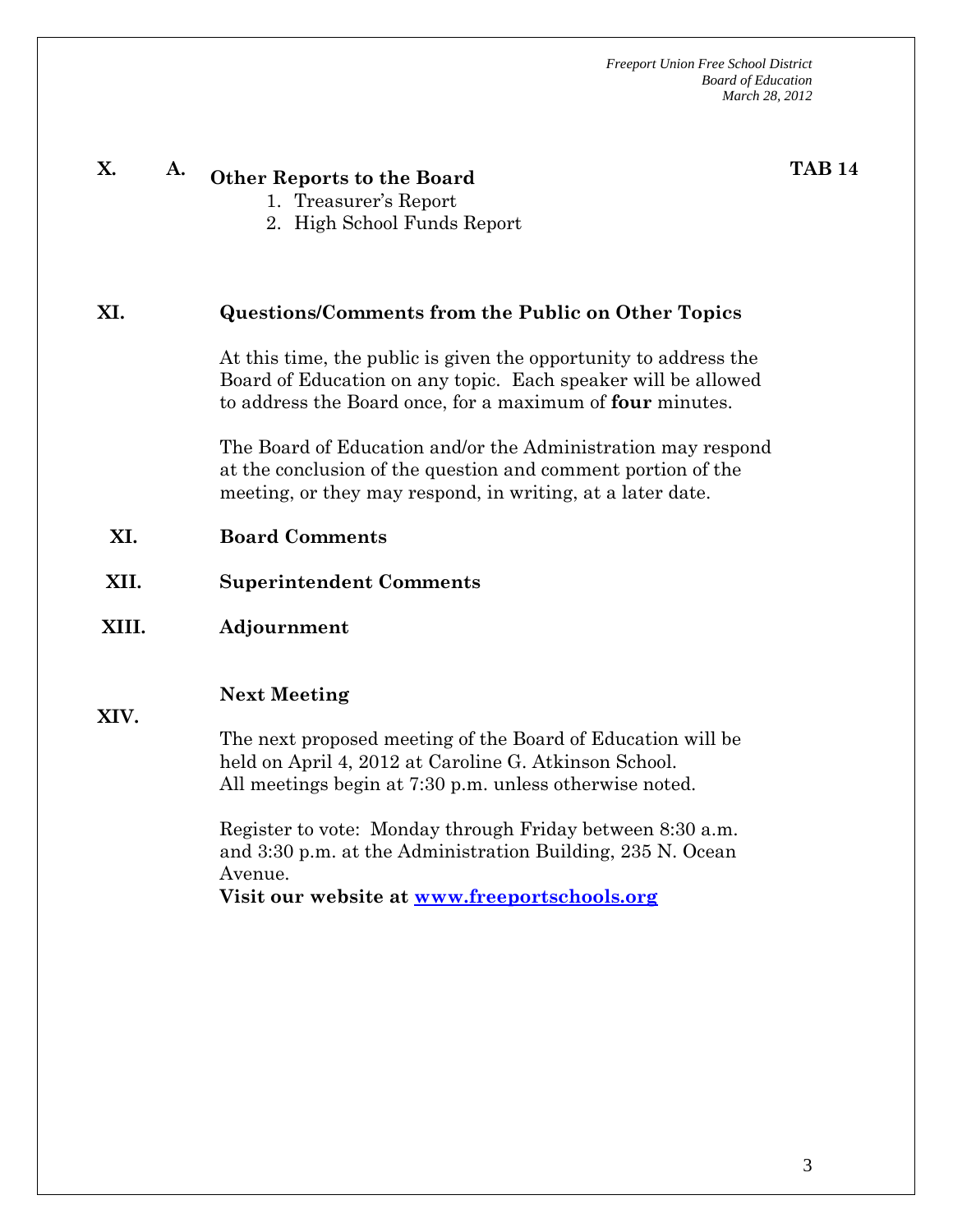# **Consent Agenda Items:**

**BE IT RESOLVED**, that the Board of Education of the Freeport Union Free School District hereby approves the following items; A; B 1, 2, 3, 4, 5, 6; C 1.

#### **BACK UP MATERIAL FOR CONSENT AGENDA ACTION ITEMS IN TABS 1-8**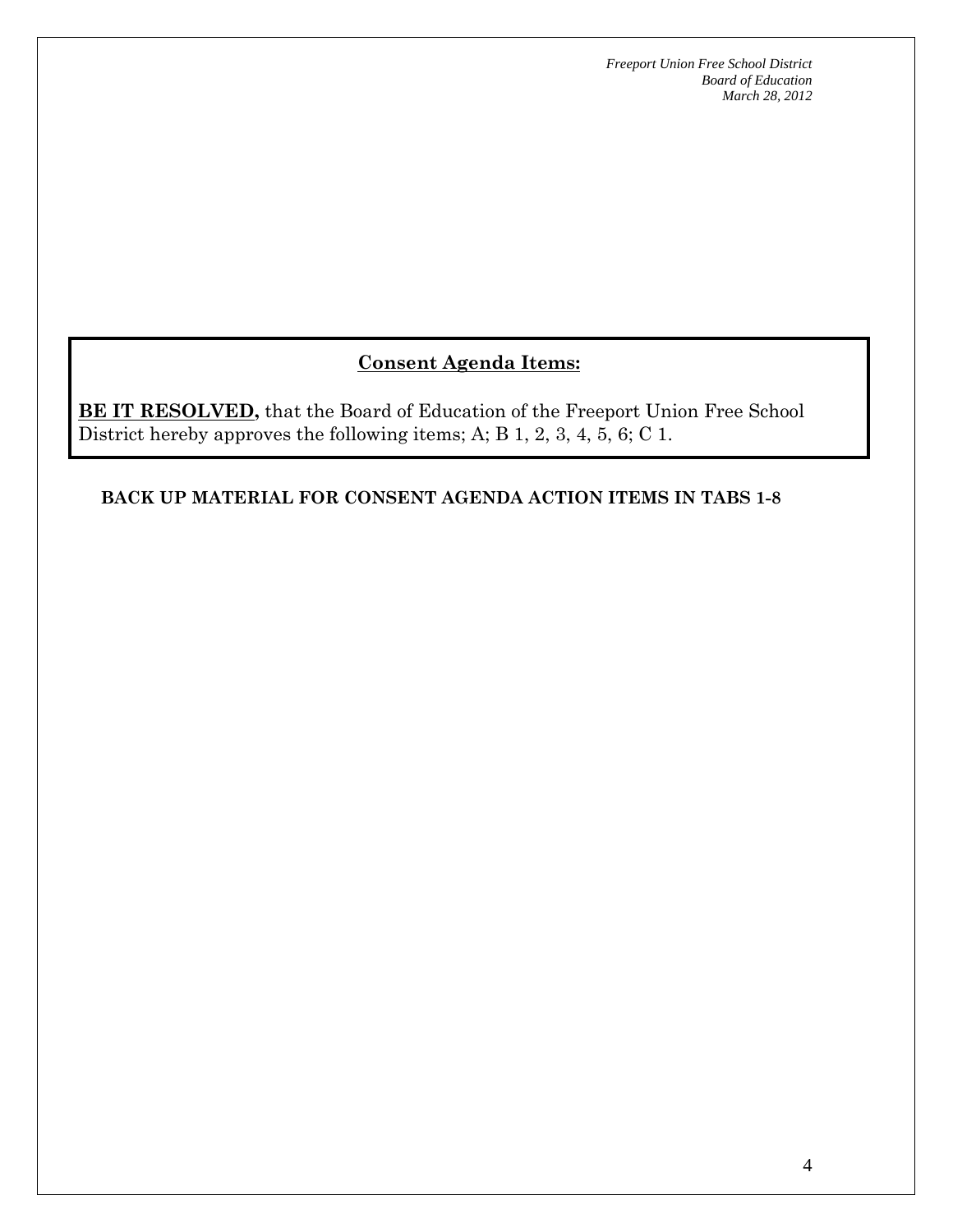**Acceptance of the Minutes** 

**BE IT RESOLVED** that the Board of Education of the Freeport Union Free School District hereby accepts the minutes of the following meetings as written:

February 15, 2012; March 7, 2012; March 14, 2012.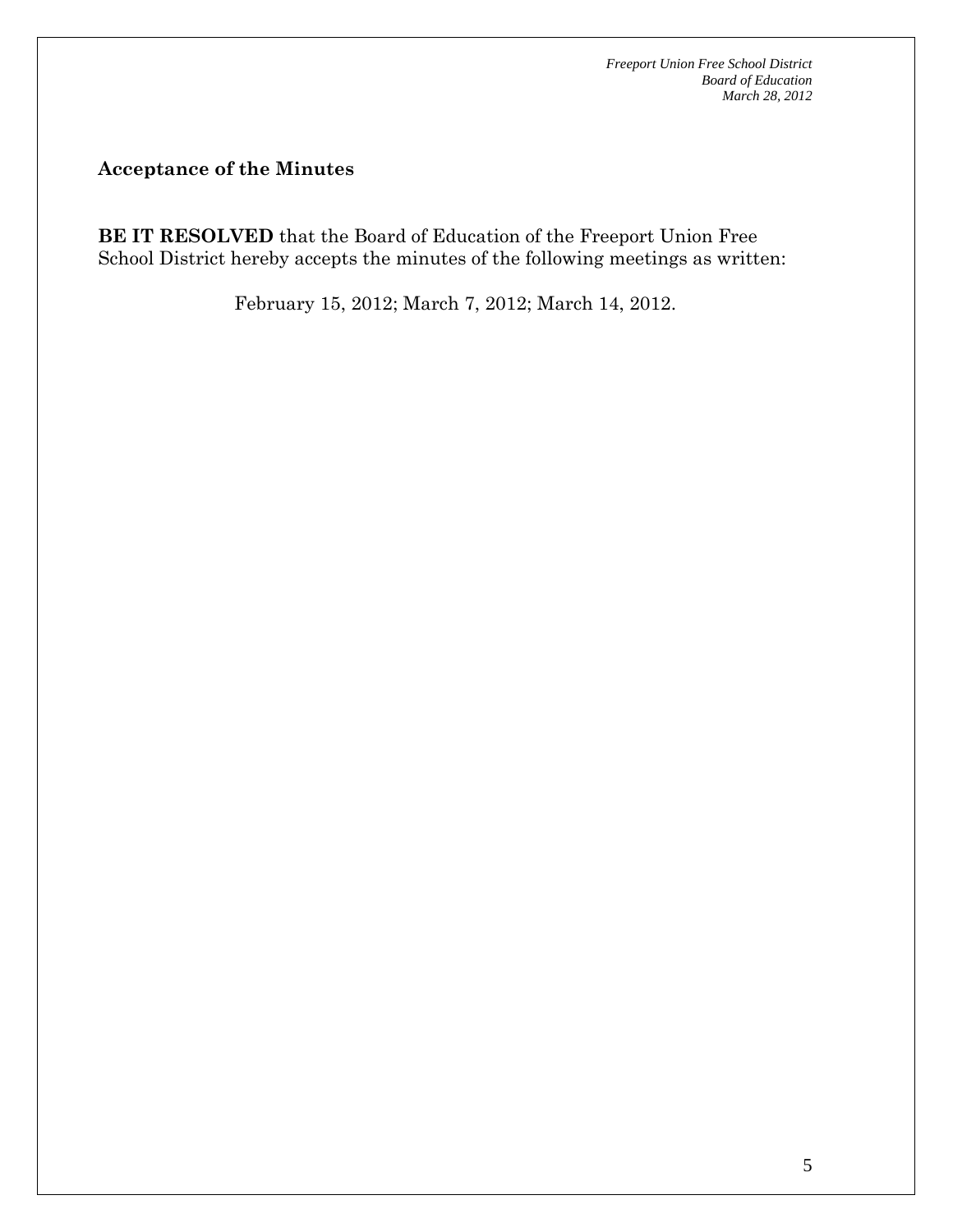### **Personnel**

### **Leave of Absence**

**BE IT RESOLVED**, that the Board of Education of the Freeport Union Free School District hereby grants a request for leave of absence as listed below:

- 1. **Gina Newcombe**, Elementary Teacher, effective September 1, 2012 through February 1, 2013, for child care.
- 2. **Eddie Chavez**, Groundskeeper, effective March 5, 2012 through March 12, 2012, for health reasons.
- 3. **Kristin Fagan,** Guidance Counselor, effective January 23, 2012 through May 1, 2012 for health reasons.
- 4. **Tricia Stasi**, Reading Teacher, effective September 1, 2012 through February 1, 2013 for child care.
- 5. **Lorrie Greene,** Technology Teacher, effective March 1, 2012 through June 30, 2012, for health reasons.
- 6. **Laura Zegers,** Elementary Teacher, effective April 18, 2012 through May 29, 2012, for child care.
- 7. **Jennifer Sandoval**, full-time Teaching Assistant, effective September 1, 2012 through February 1, 2013, for student teaching.
- 8. **Patty Konstantinopoulos,** ESL Teacher, effective March 16, 2012 through April 15, 2012, for health reasons.
- 9. **Luann Mayer,** full-time Teaching Assistant, effective January 30, 2012, extended March 14, 2012, through May 1, 2012, for health reasons.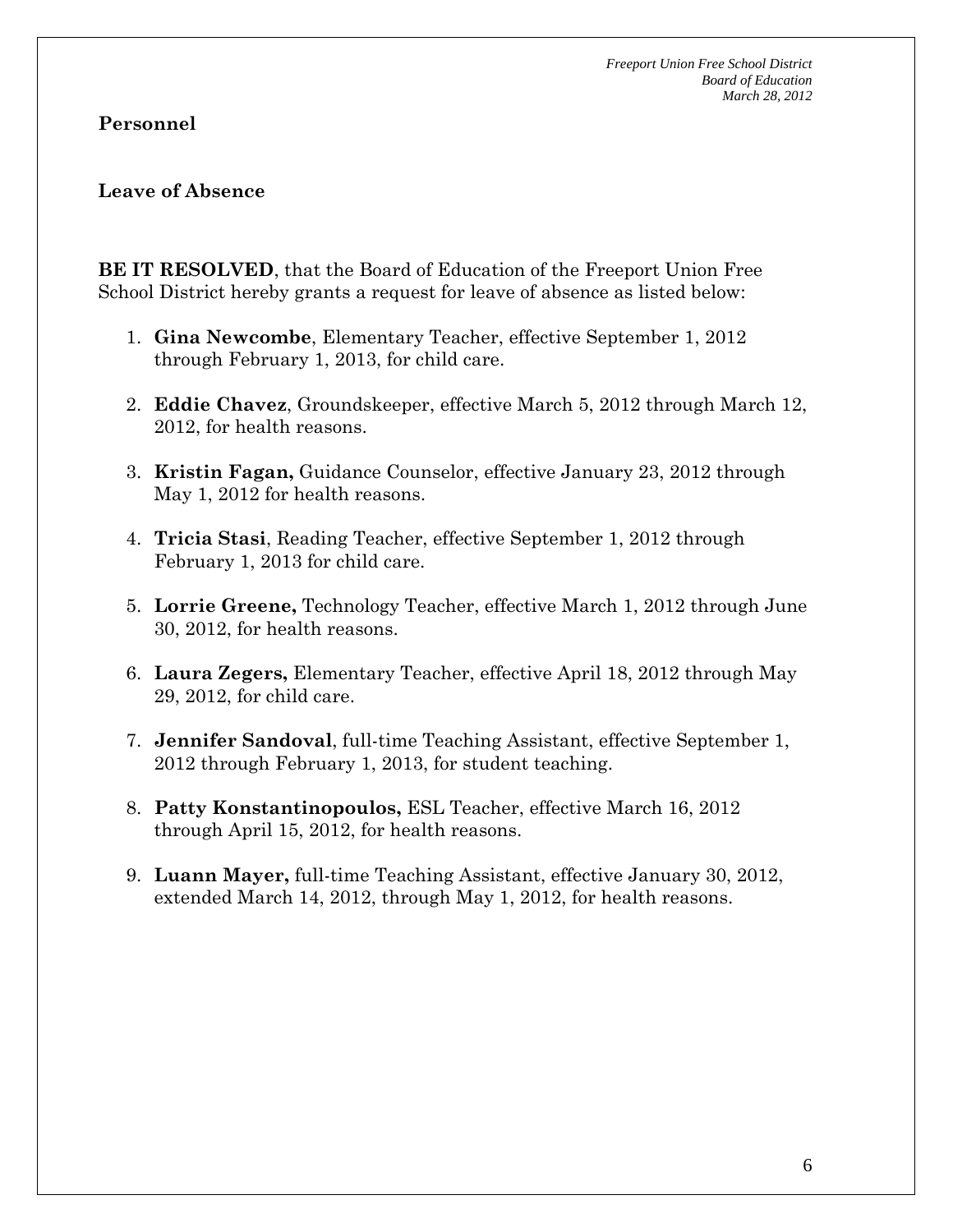### **Resignation of Staff**

**BE IT RESOLVED**, that the Board of Education of the Freeport Union Free School District hereby accepts the letter(s) of resignation from the following staff member(s) as listed below:

- 1. **Colleen Vazquez,** Elementary Teacher, effective March 17, 2012, for personal reasons.
- 2. **Genevieve Florkowski**, Permanent Substitute, effective March 9, 2012, to accept another position in the District.
- 3. **Meghan Mauch,** part-time Teaching Assistant, effective March 23, 2012, for personal reasons.
- 4. **Olivia da Silva,** Dean of Students, effective June 30, 2012, for personal reasons.
- 5. **Pam Taylor,** Assistant Director of Pupil Personnel, effective July 1, 2012, for personal reasons.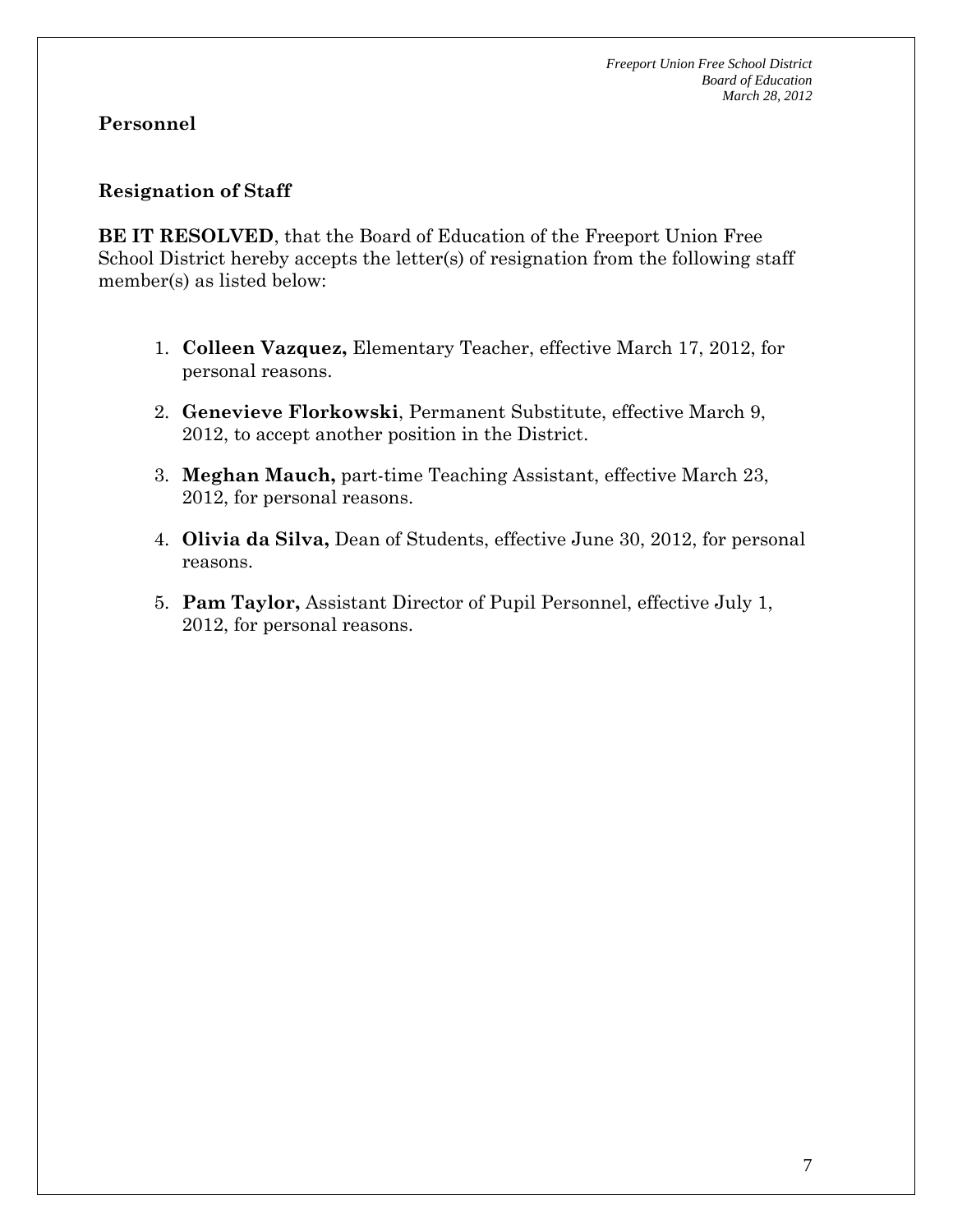### **Appointment of Instructional Staff - Temporary**

**BE IT RESOLVED**, that the Board of Education of the Freeport Union Free School District, upon the recommendation of the Superintendent, hereby appoints the individuals listed in the attached Appointment of Staff Report - Temporary, in accordance with the rules of the Board of Regents. These individuals shall possess appropriate certification allowing them to serve as teachers in the public schools of New York.

1. **Genevieve Florkowski**, School Counselor, (replacing F. Polanco, resigned) a temporary appointment effective March 12, 2012 through August 31, 2012. Compensation will be on step 1-2A of the H3D Schedule at \$67,541. Assignment: FHS.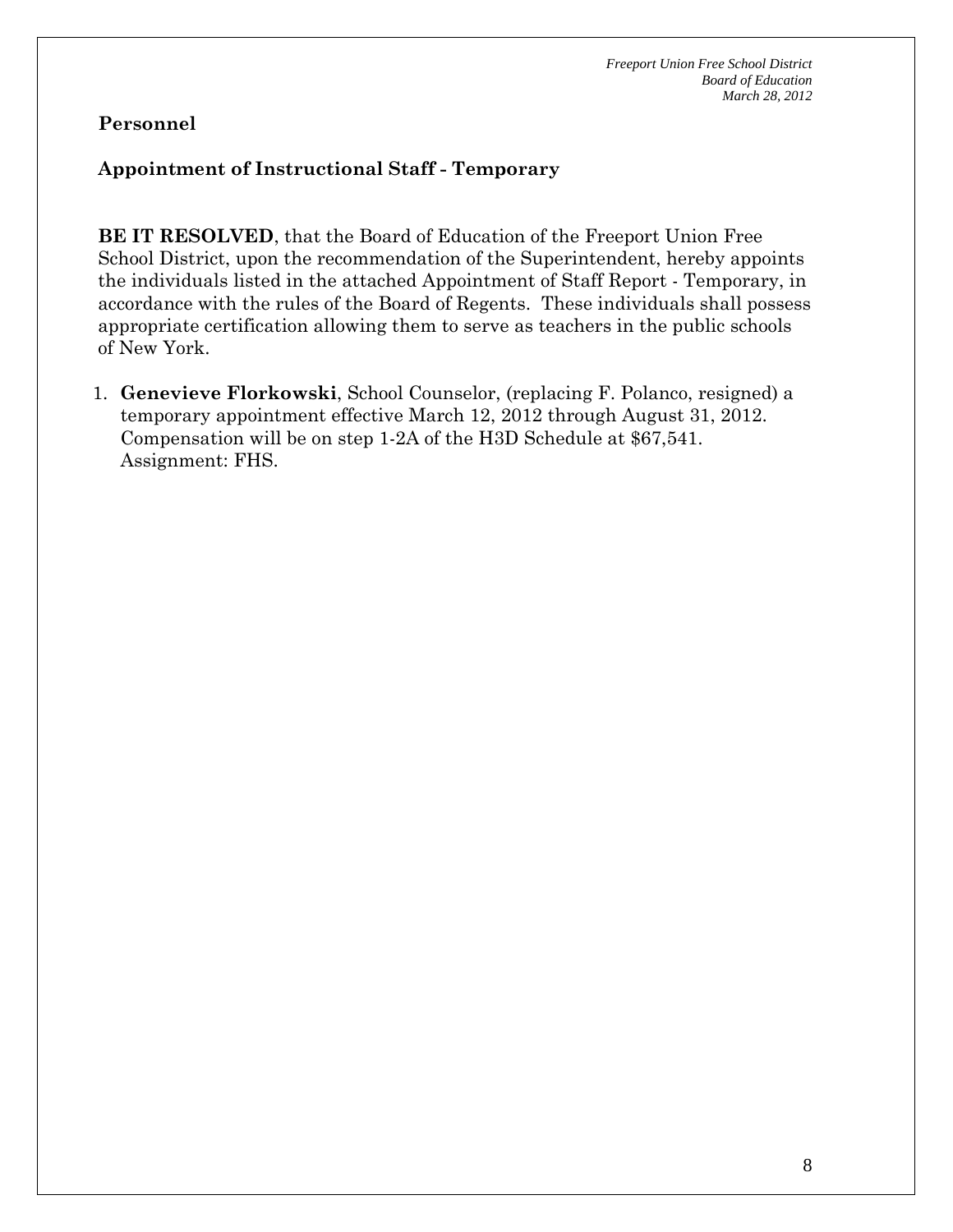# **Personnel**

#### **Permanent Substitute Appointments**

**BE IT RESOLVED**, that the Board hereby approves the permanent substitute teacher(s) as listed in the following Appointment of Staff report.

1. **Vanessa Mannanice**, Permanent Substitute, (replacing self, position ended) effective March 12, 2012 through June 22, 2012. Compensation will be \$125 per day according to the Permanent Substitute Rate. Assignment: FHS.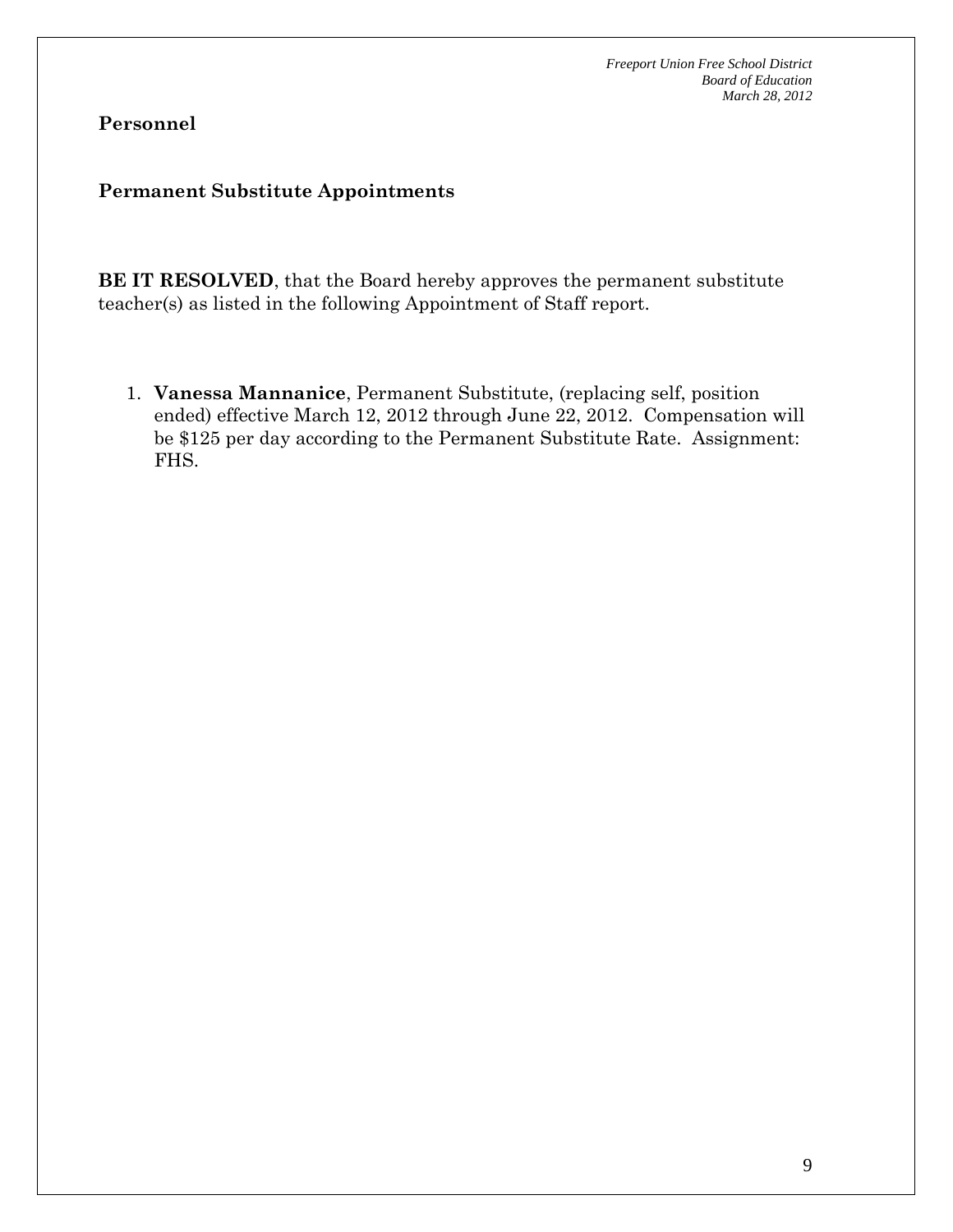**Personnel** 

# **Appointment of Non-Instructional Staff**

**BE IT RESOLVED**, that the Board of Education of the Freeport Union Free School District hereby appoints the individuals as listed, in accordance with Civil Service Rules and Regulations.

> **1. Laureen Jones, Food Service Helper (5 hour)** appointment effective February 27, 2012. Compensation will be according to the Cafeteria Schedule at \$18,902.55. Assignment: Giblyn.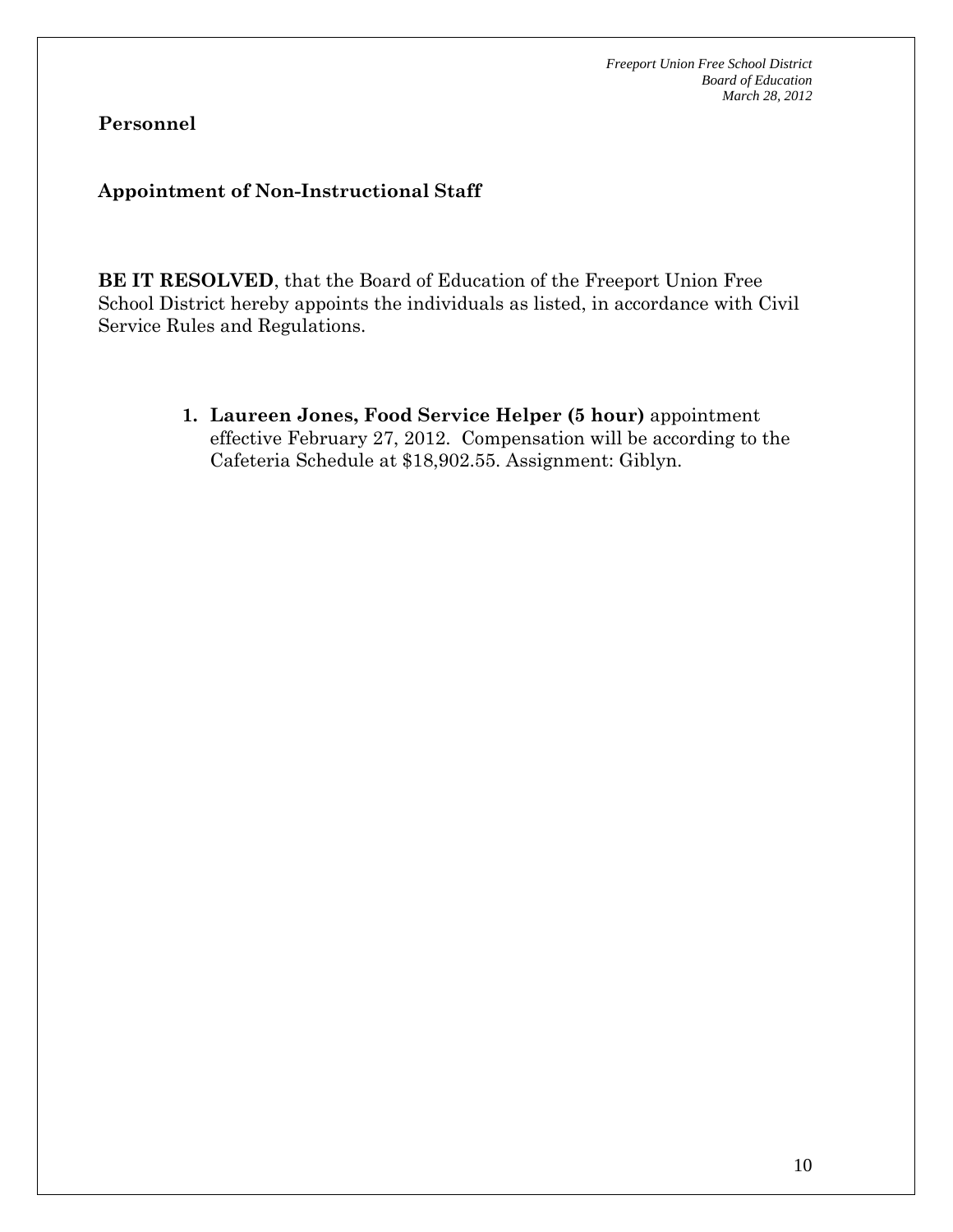# **Appointment of Spring Coaching Staff**

**BE IT RESOLVED,** that the Board of Education of the Freeport Union Free School District, upon the recommendation of the Superintendent, hereby appoints the individuals listed below as coaches.

## Spring Coaching Recommendations 2011-2012

| Kristen Jones     | Girls' JV Lacrosse Asst.         | Step 1 | \$4,886.00 |
|-------------------|----------------------------------|--------|------------|
| Dexter France     | Boys' Varsity Track Asst.        | Step 1 | \$4,583.00 |
| Daryl Kevin Allen | Boys' Modified Lacrosse<br>Asst. | Step 1 | \$3,702.00 |
| Keith Brown       | Summer Weight Trainer            | Step 3 | \$2,084.00 |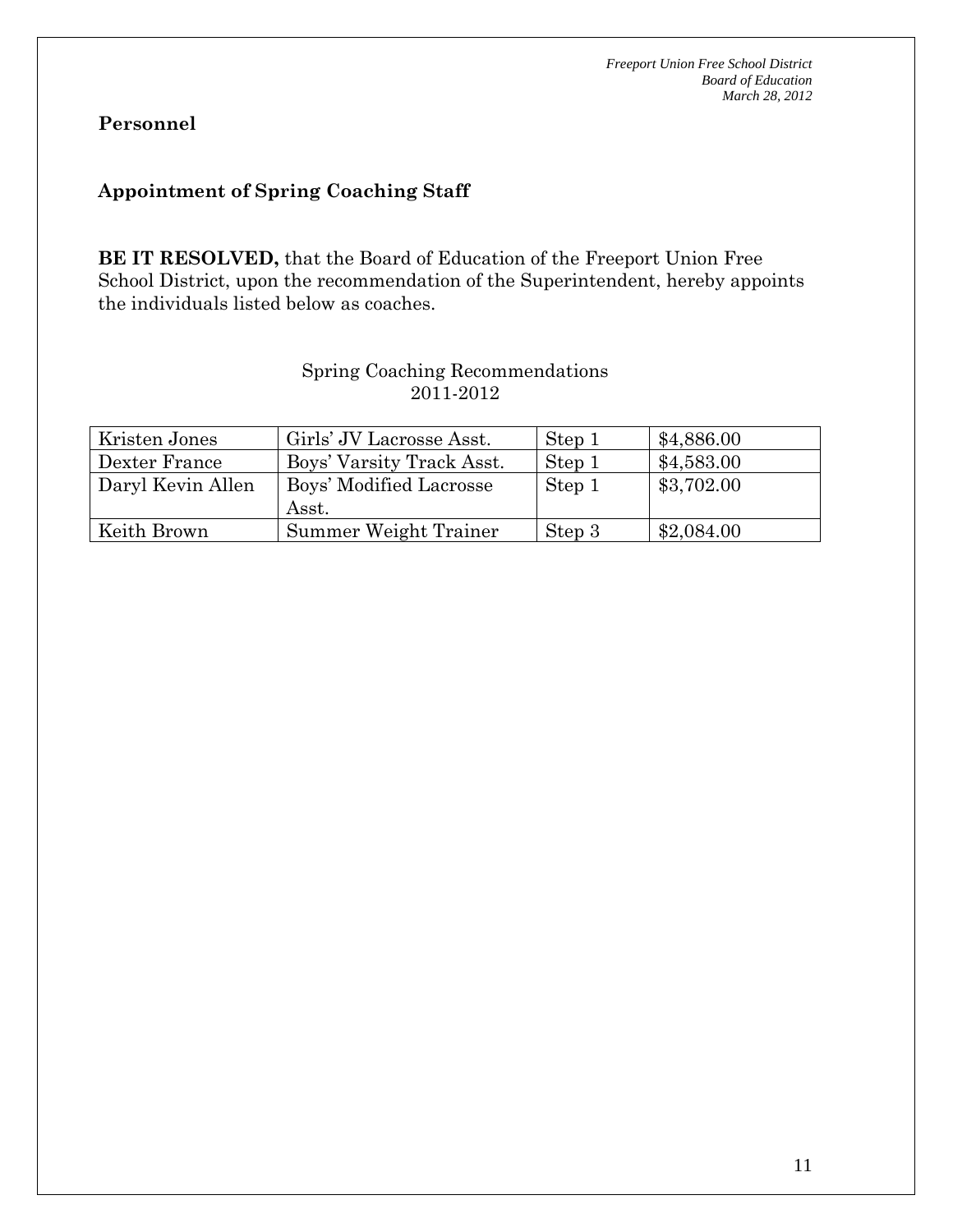#### **Education**

#### **CSE/CPSE Minutes**

**BE IT RESOLVED,** that the Board of Education of the Freeport Union Free School District hereby accepts the minutes of the meetings of the Committee on Special Education and the Committee on Preschool Special Education for the following dates:

January 5, 10, 12, 13, 15, 17, 18, 24, 25, 26, 27, 31, 2012

February 1, 2, 3, 6, 7, 8, 10, 13, 16, 29, 2012

March 1, 2, 5, 6, 7, 8, 15, 2012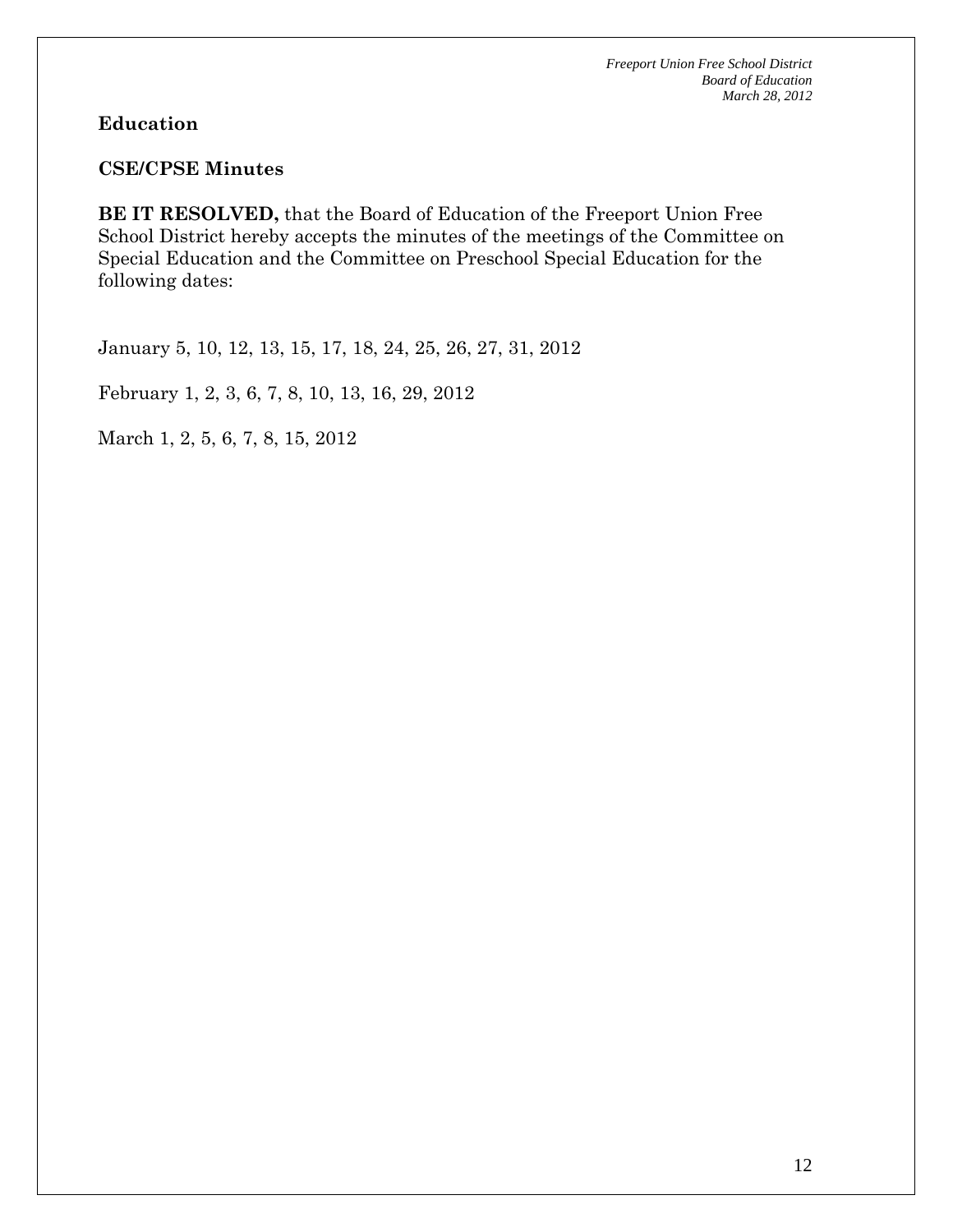#### **Retirement of Staff**

**BE IT RESOLVED,** that the Board of Education of the Freeport Union Free School District hereby accepts the letter of resignation for the purpose of retirement from the following staff member as listed:

**Marion Rizza**, Special Education Teacher, effective June 30, 2012, after serving the children of Freeport for more than 18 years.

**Ettore Cafarelli**, Custodian, effective March 5, 2012, after serving the children of Freeport for more than 10 years.

**Dolores Swick**, Special Education Teacher, effective March 13, 2012, after serving the children of Freeport for more than 12 years.

**Yolanda Broncano**, full-time Teaching Assistant, effective June 22, 2012, after serving the children of Freeport for more than 21 years.

**Annie Campbell**, full-time Teaching Assistant, effective July 1, 2012, after serving the children of Freeport for more than 26 years.

**James Boyd**, Cleaner, disability retirement, effective September 10, 2011, after serving the children of Freeport for more than 23 years.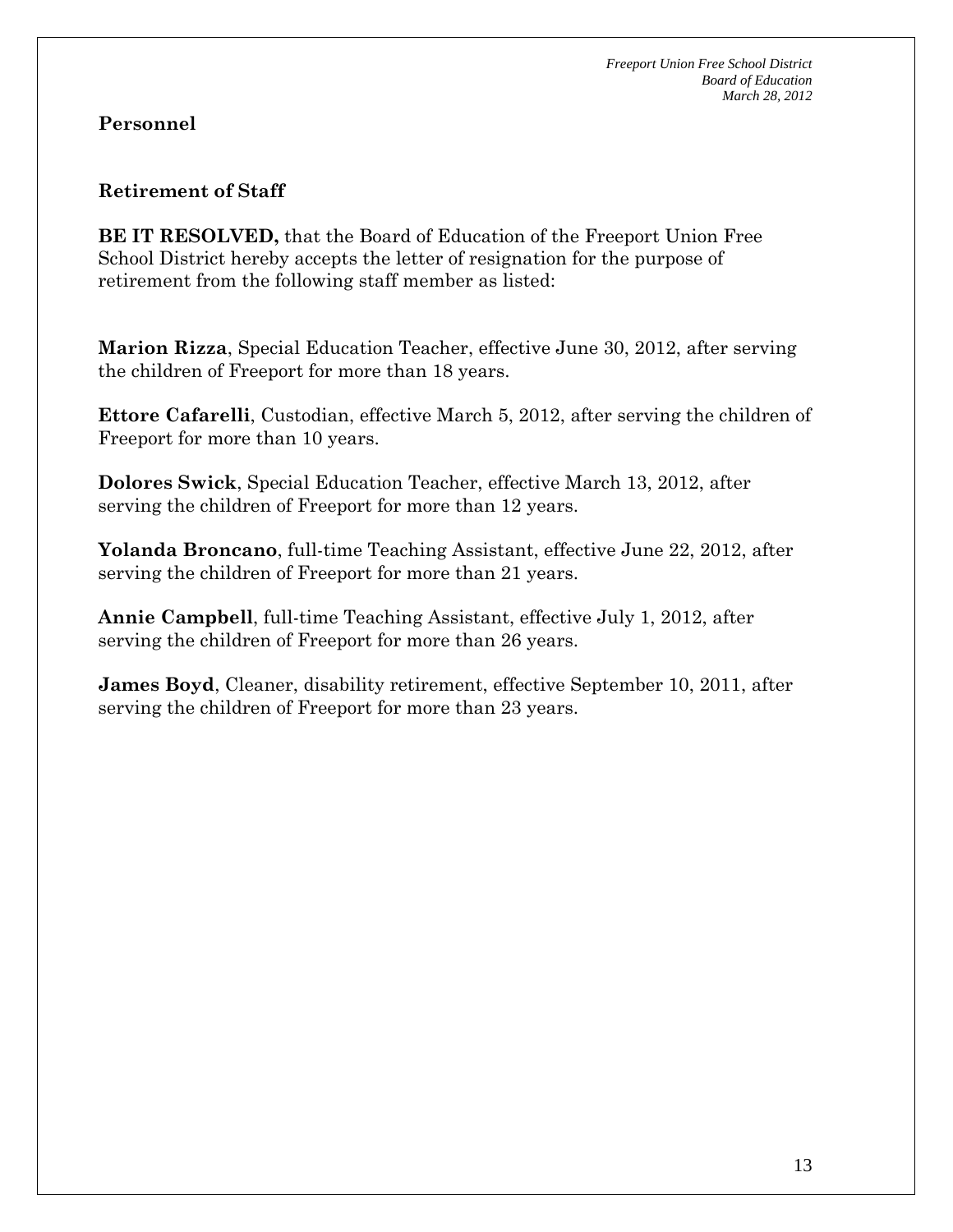# **Education**

# **Approval of Student Travel to SUNY Maritime College**

**BE IT RESOLVED,** that the Board of Education of the Freeport Union Free School District hereby authorizes Freeport High School to conduct a field trip to SUNY Maritime College in Bronx, NY from March 30th through April 1st, 2012 for NJROTC students for the purpose of Leadership Training and so students can experience in an actual military setting the training in bearing, etiquette, and drill emphasized in the NJROTC program.

**BE IT FURTHER RESOLVED, that said authorization is subject to availability** of chaperones and to Freeport High School's compliance with all insurance, health, safety and financial guidelines as indicated in the Administrative Procedures.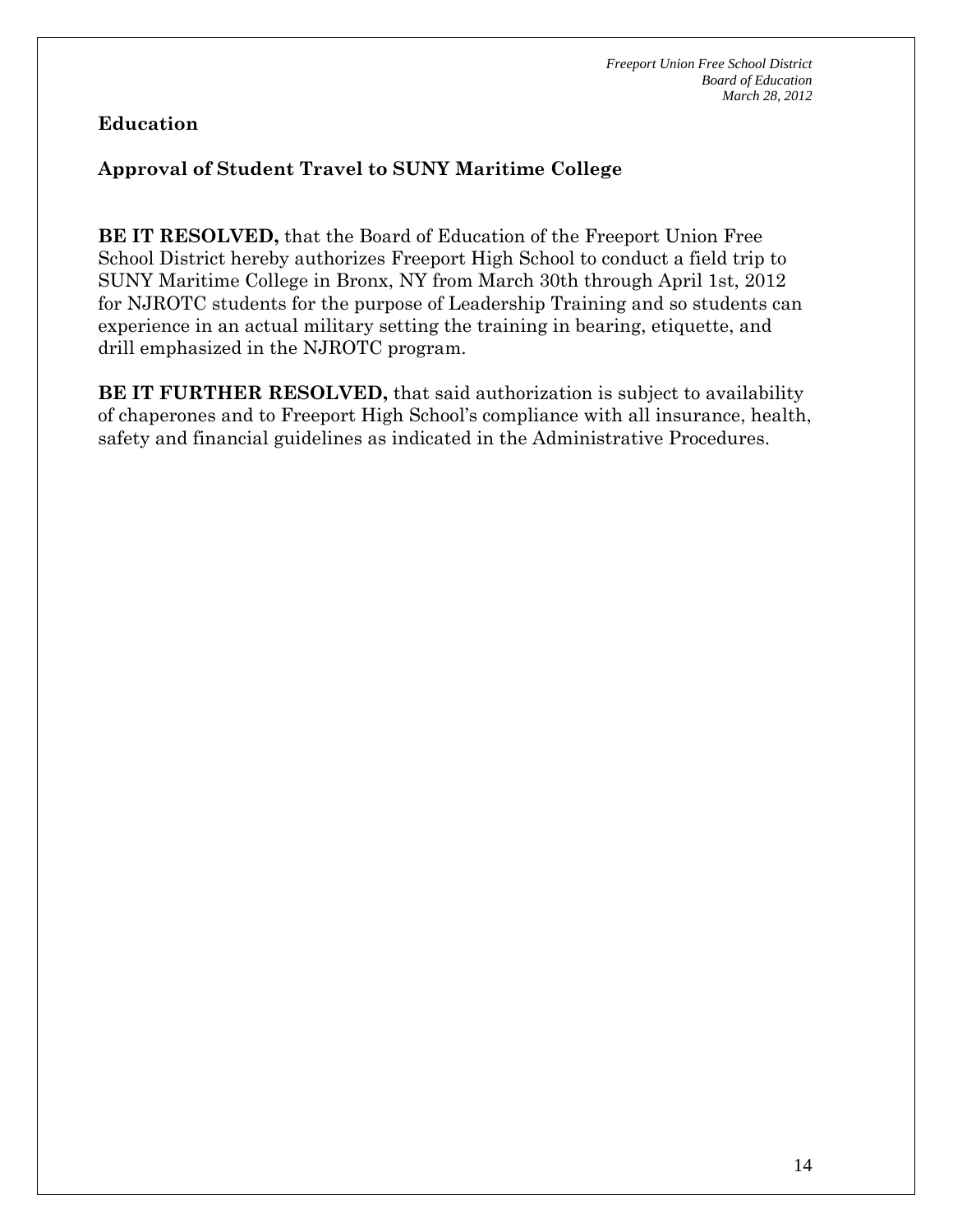# **Education**

# **Approval of Student Travel to Philadelphia, PA**

**BE IT RESOLVED,** that the Board of Education of the Freeport Union Free School District hereby authorizes Dodd Middle School and Caroline G. Atkinson School to conduct a joint field trip to Philadelphia, PA from April 13 through April 15, 2012 for the 6th 7th, and 8th grade Select Chorale classes to experience a master choral class by adjudicator professors at the university in composition, choral development, enunciation, articulation, breath control, sight-reading and choral literature. In addition, the students will perform at three concerts and will observe the children's chorus of Philadelphia. The tour includes a trip to Princeton, Independence Hall and the Liberty Bell.

**BE IT FURTHER RESOLVED, that said authorization is subject to availability** of chaperones and to the Dodd Middle School and the Caroling G. Atkinson Schools' compliance with all insurance, health, safety and financial guidelines as indicated in the Administrative Procedures.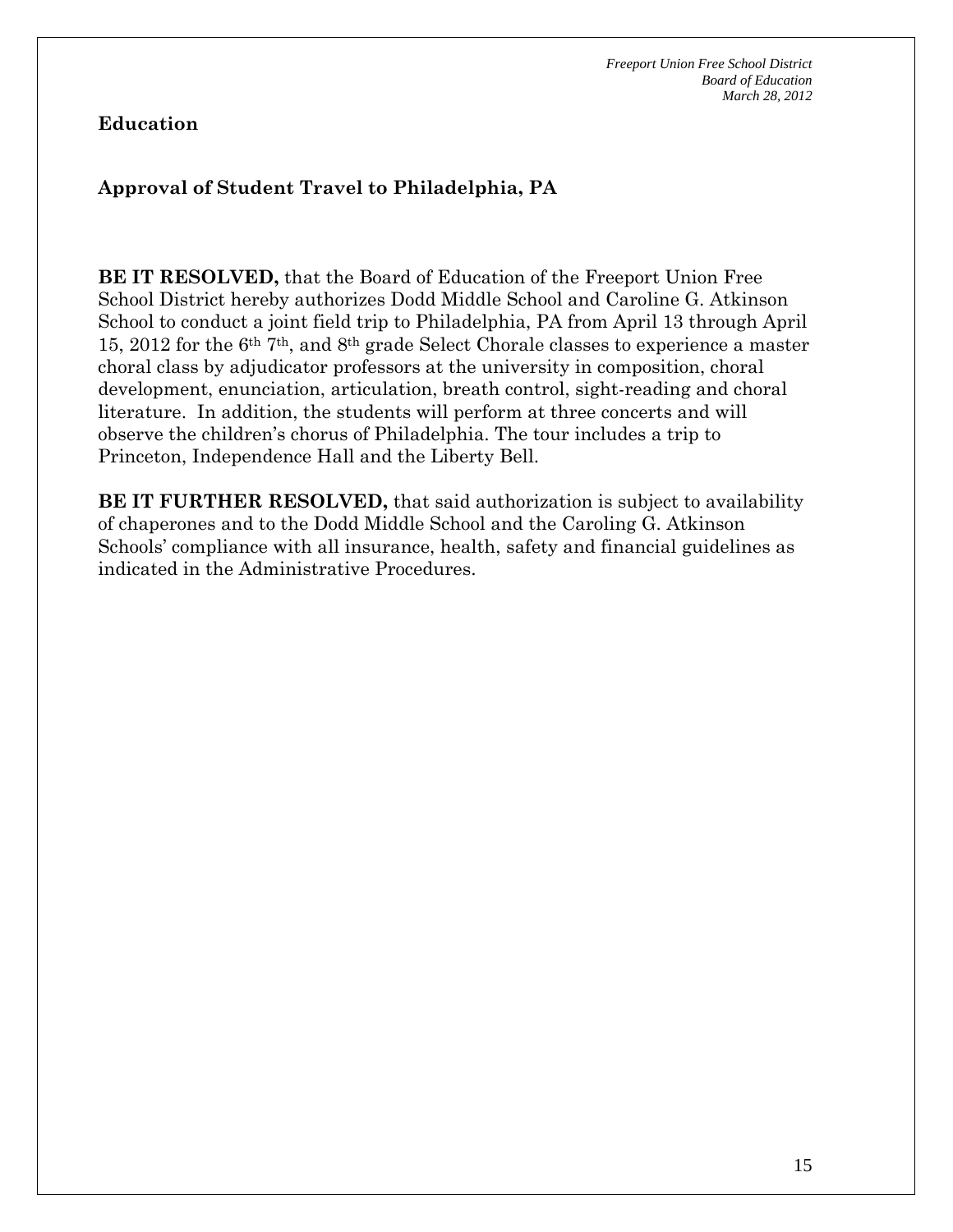**Finance** 

# **RESOLUTION –BUDGET TRANSFER-GENERAL FUND-**

**BE IT RESOLVED**, that the Board of Education of the Freeport Union Free School District here by approves a Budget Transfer to the General Fund for March 2012.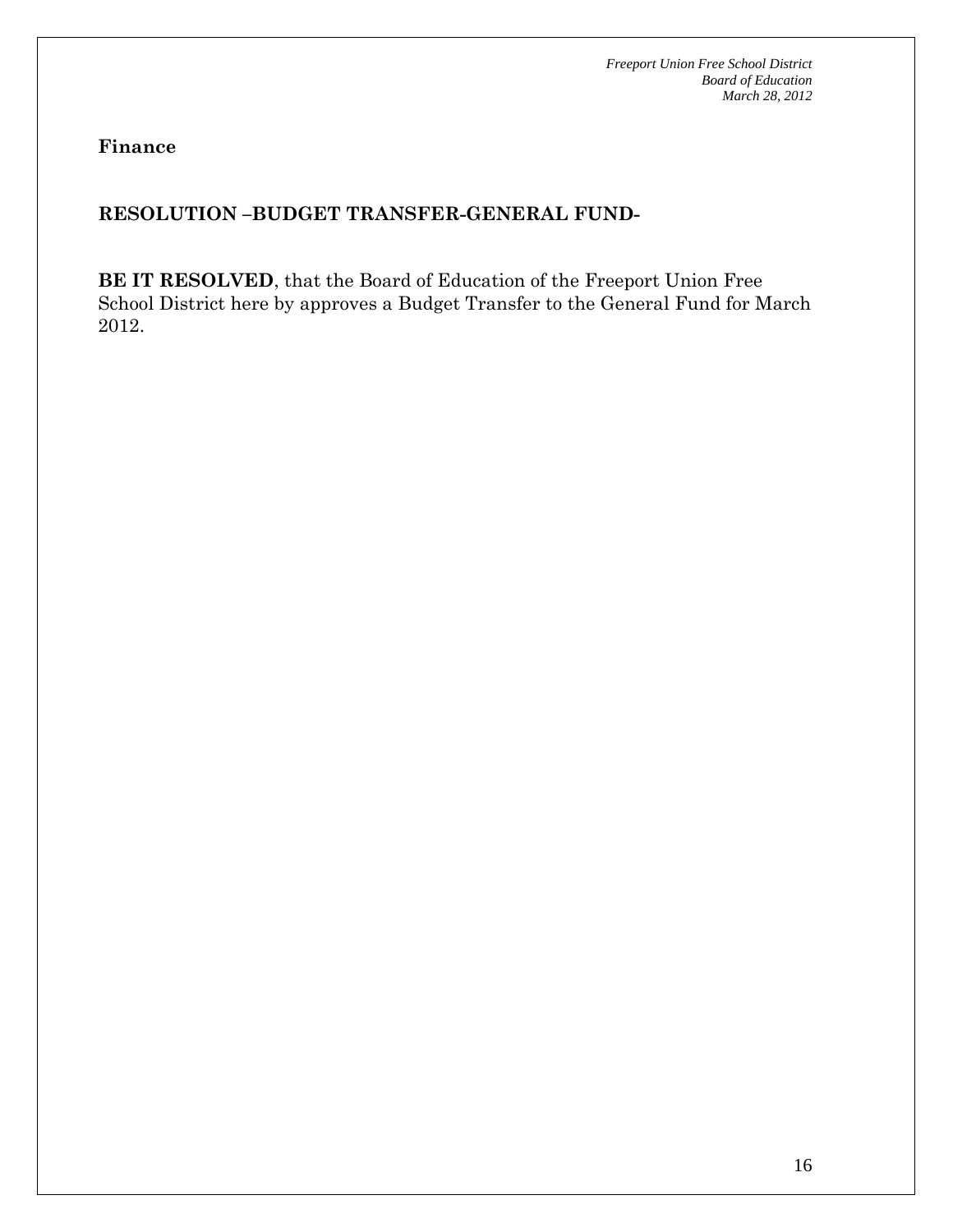**Finance** 

### **Acceptance of a Scholarship**

**BE IT RESOLVED**, that the Board of Education of the Freeport Union Free School District hereby accepts a scholarship to be known as the SYNTAX Scholarship in the amount of \$250.

The criteria for this scholarship is that it be given to a senior with leadership skills, is involved in community service, maintained an 85% average and is pursuing a degree in public relations communications. This scholarship is made possible by a generous donation from SYNTAX.